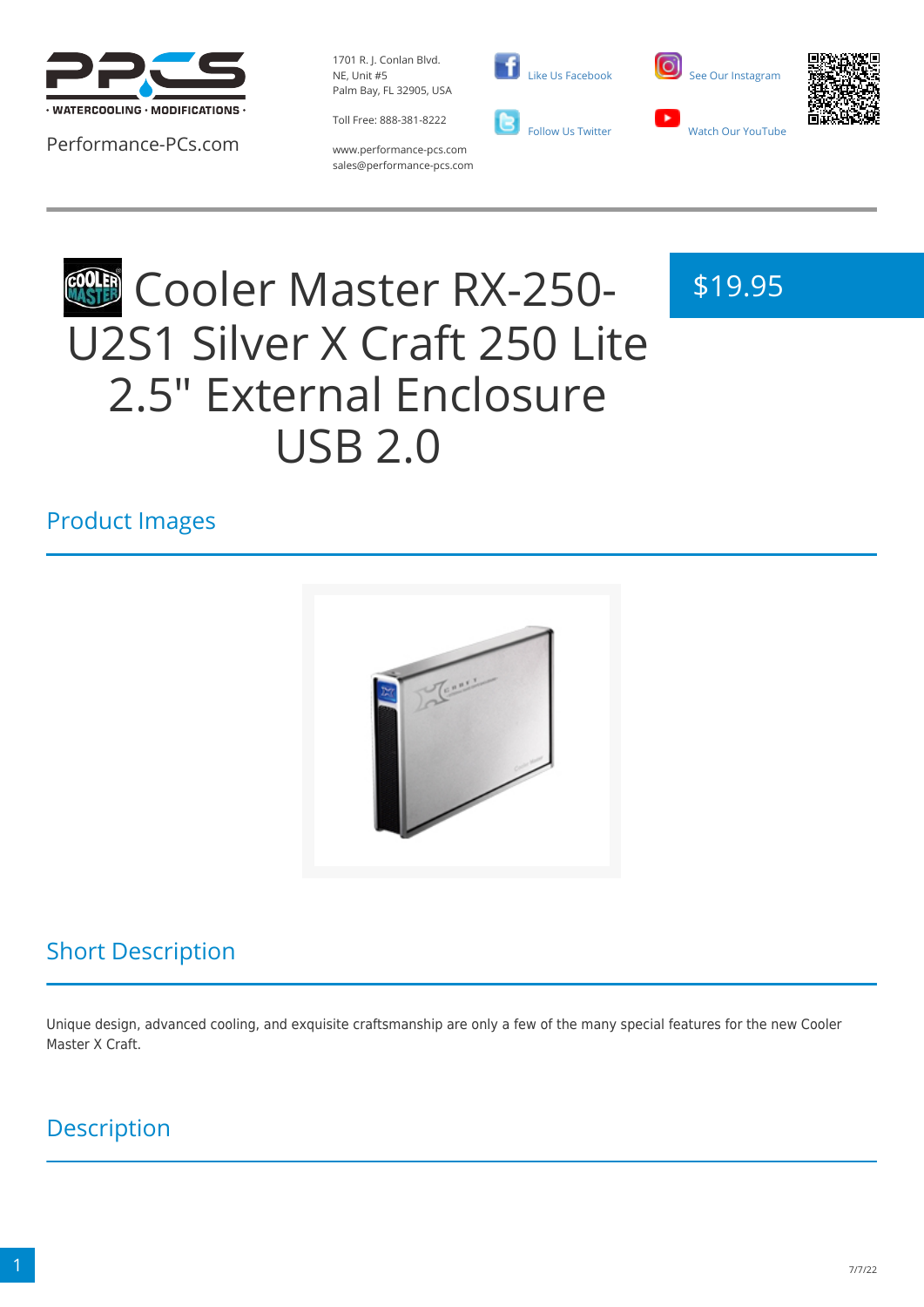#### Product Details:

Unique design, advanced cooling, and exquisite craftsmanship are only a few of the many special features for the new Cooler Master X Craft. With its mirror finishing, one of a kind meshed screen design, and the use of high quality aluminum, the X Craft simply is the foremost choice among all. Quality was never compromised during the engineering and designing process while maintaining a sleek look to the product.

#### Features

Features:

- Supports 2.5" PATA HDD up to 200G/5400RPM and 160G/7200RPM
- User friendly: easy installation & portability
- Optimal cooling solution: unique fan-less heat dissipation design with aluminum casing and high quality mesh design ensures your HDD stability
- Aluminum craftsmanship
- Best Protection: HDD shockproof mounting mechanism protects your HDD and important data
- Cypress chipset
- Compatible with both PC and Mac platforms
- Plug & Play and Hot-swap capability
- Smart indicator: attractive blue LED indicates power/HDD activity
- High Transfer Rates: up to 480Mbps w/ USB 2.0 (12Mbps w/ USB 1.1)

#### Specifications

Specifications:

| <b>HDD Support</b>    | Supports 2.5-inch IDE PATA HDD                        |
|-----------------------|-------------------------------------------------------|
| Interface             | USB1.1/2.0                                            |
| <b>Transfer Rate</b>  | 480Mbps w/ USB 2.0 & 12Mbps w/ USB 1.1;               |
| <b>LED Indicator</b>  | Power-Blue LED, HDD Activity-Red LED                  |
| Material              | Aluminum/Plastic/Metal                                |
| Dimension<br>(inches) | 81mm (W) x 19mm (H) x 136mm (L)                       |
| Weight                | 0.31 lbs/140g (without HDD)                           |
| OS                    | Windows 98/ME/2000/XP/Vista, Mac OS 9.1 & 10.2 higher |